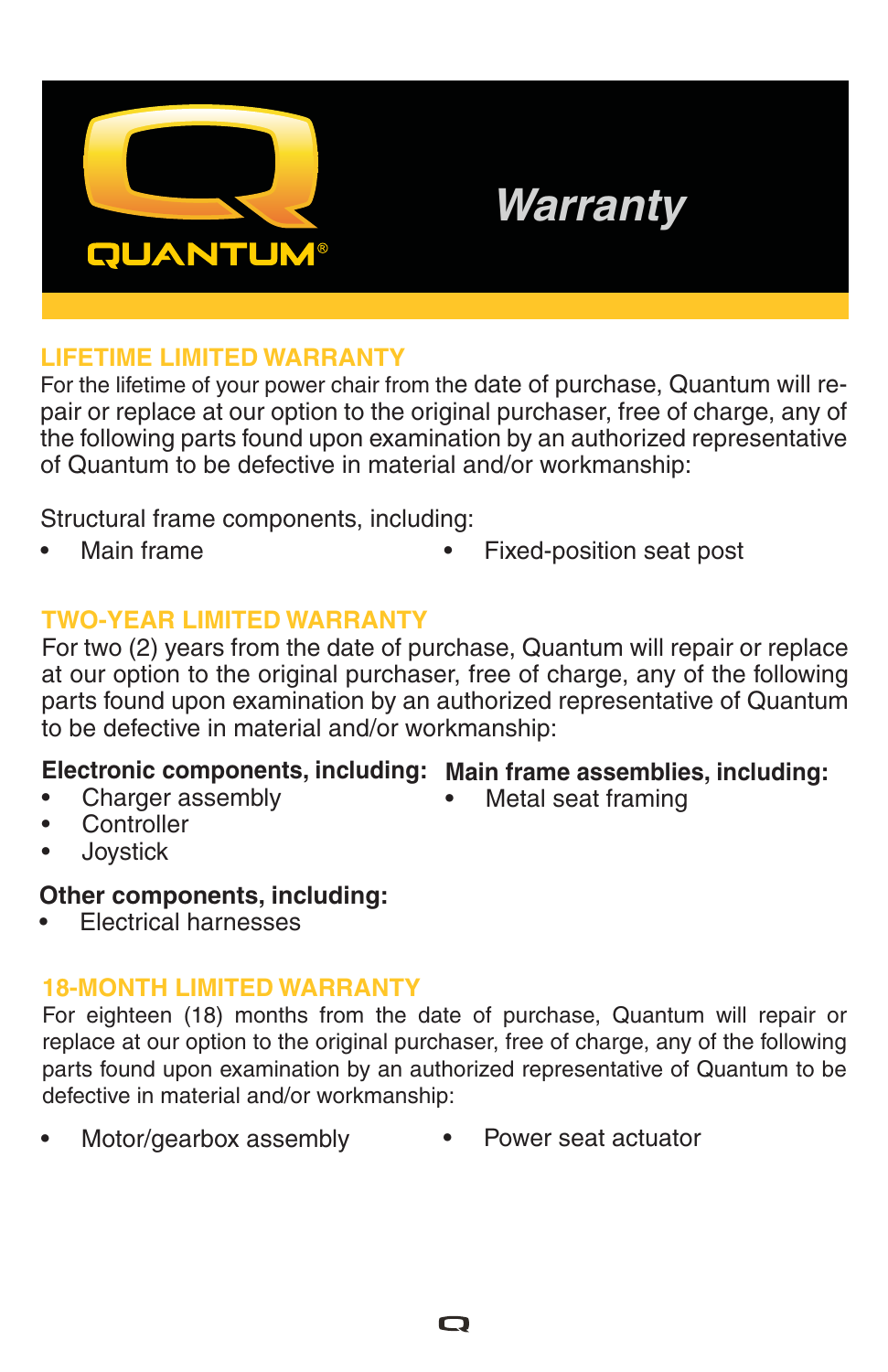# **ONE-YEAR LIMITED WARRANTY**

For one (1) year from the date of purchase, Quantum will repair or replace at our option to the original purchaser, free of charge, any of the following parts found upon examination by an authorized representative of Quantum to be defective in material and/or workmanship:

- **Accessories**
- Caster forks

Caster beam

- Anti-tip forks • Front riggings
- Brakes (electronic function ONLY) • Front rigging mounting brackets

#### **SIX-MONTH LIMITED WARRANTY**

For six (6) months from the date of purchase, Quantum will repair or replace at our option to the original purchaser, free of charge, any of the following parts found upon examination by an authorized representative of Quantum to be defective in material and/or workmanship:

• Bearings and bushings

The batteries are covered by a separate six-month warranty, provided by the battery manufacturer. The batteries are not warranted by Quantum.

#### **RECONDITIONED UNITS WARRANTY**

All reconditioned units are covered by a six-month warranty from Quantum effective from the date of purchase.

#### **WARRANTY EXCLUSIONS**

This warranty does not extend to those items which may require replacement due to normal wear and tear.

- ABS plastic shrouds Motor brushes
- 
- Upholstery and seating
- Brake pads
- Tires and tubes Fuses/bulbs
	-
- Circumstances beyond the control of Quantum
- Labor, service calls, shipping, and other charges incurred for repair of the product, unless specifically authorized, IN ADVANCE, by Quantum
- Repairs and/or modifications made to any part without specific consent from Quantum

#### **Exclusions also include components with damage caused by:**

- Contamination
- Abuse, misuse, accident, or negligence
- Battery fluid spillage or leakage
- Commercial use, or use other than normal
- Improper operation, maintenance, or storage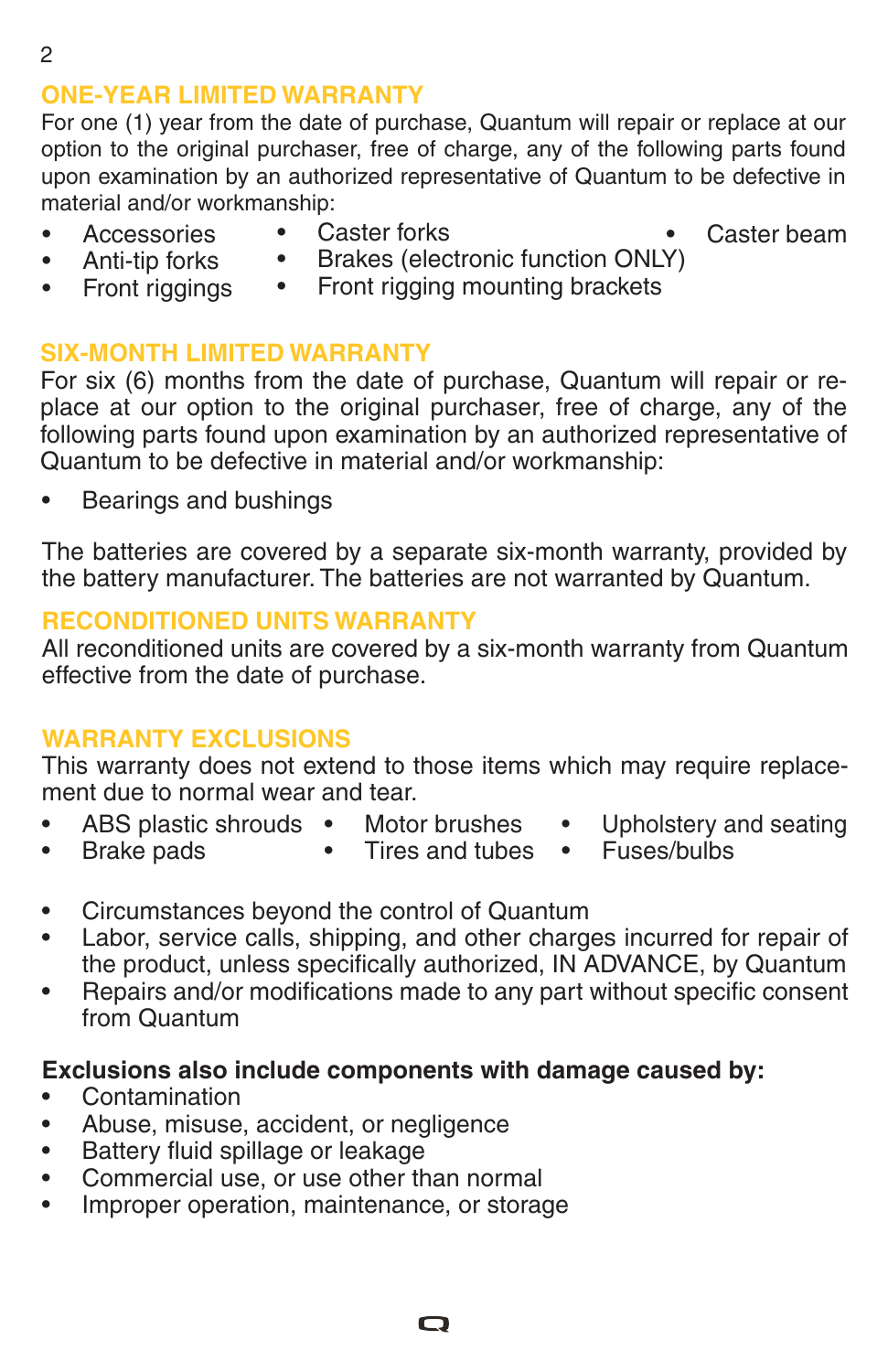#### *NOTE: Gradual deterioration in performance because the battery has been left in a discharged state, left in cold conditions for an extended period of time, or worn out through heavy use is not covered.*

# **SERVICE CHECKS AND WARRANTY SERVICE**

Warranty service must be performed by a Quantum Rehab Provider. Do not return faulty parts to Quantum without prior written authorization. All transportation costs and shipping damage incurred while submitting parts for repair or replacement are the responsibility of the purchaser.

Failure to follow the instructions, warnings, and notes in the owner's manual and those located on your Quantum product can result in personal injury or product damage and will void Quantum's product warranty.

There is no other express warranty.

## **IMPLIED WARRANTIES**

**Implied warranties, including those of merchantability and fitness for a particular purpose, are limited to one (1) year from the date of purchase and to the extent permitted by law. Any and all other implied warranties are excluded.** This is the exclusive remedy. Liabilities for consequential damages under any and all warranties are excluded.

Some states do not allow limitations on how long an implied warranty lasts or do not allow the exclusion or limitation of incidental or consequential damages. The above limitation or exclusion may not apply to you.

This warranty gives you specifi c rights, and you may also have other rights which vary from state to state.

Our goods come with guarantees that cannot be excluded under the Australian Consumer law. You are entitled to a replacement or refund for a major failure and for compensation for any foreseeable loss or damage. You are also entitled to have the goods repaired if the goods fail to be of acceptable quality and the failure does not amount to a major failure.

O